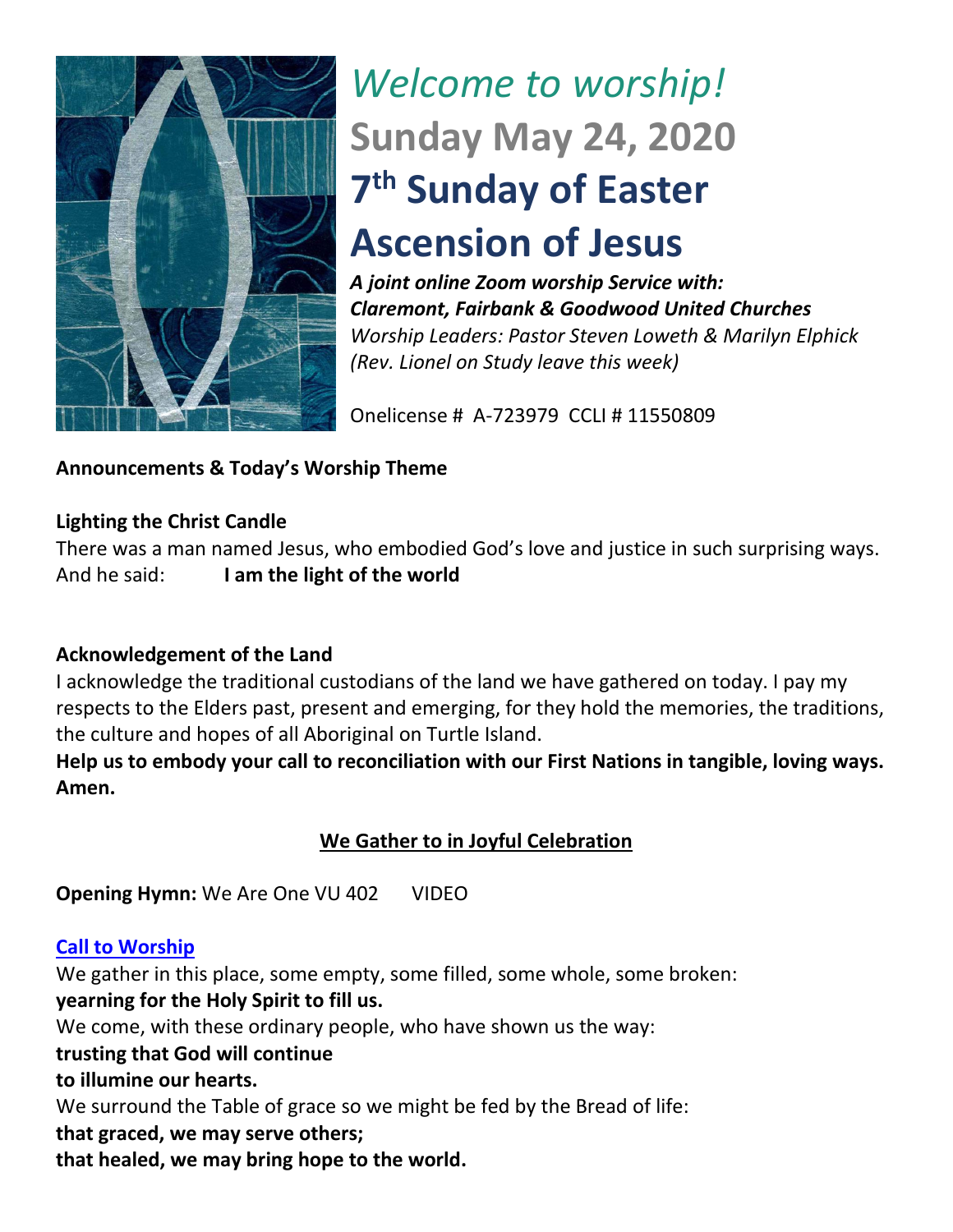### **[Prayer of the Day](http://lectionaryliturgies.blogspot.com/2008/04/ascension.html)**

Creator God, you are the constant lover who never forsakes us; you are the mother who cradles her children, you are the teacher patiently repeating your words for us. We worship you.

Jesus Christ, in you we are convinced God loves us; through you, we are formed into your people; with you, we serve those the world has forgotten.

Holy Spirit, We follow you. You are the power that gives us peace; You are the wisdom that reveals the broken in our midst; You are the spokesperson to whom we welcome. **Amen**

#### **Word**

**Holy Spirit Come to Us Video**

One: Whether you take what is written in the Bible as fact, metaphor, myth or story, listen now to these words for the meaning they hold in your lives today.

**All: May the Spirit bless us with wisdom and wonder, as we ponder the meaning of these words in our lives.**

#### **Scripture Readings:**

#### **First Reading: Acts 1:1-11**

1In the first book, Theophilus, I wrote about all that Jesus did and taught from the beginning <sup>2</sup>until the day when he was taken up to heaven, after giving instructions through the Holy Spirit to the apostles whom he had chosen.  $3$ After his suffering he presented himself alive to them by many convincing proofs, appearing to them during forty days and speaking about the kingdom of God. <sup>4</sup>While staying with them, he ordered them not to leave Jerusalem, but to wait there for the promise of the Father. "This," he said, "is what you have heard from me; <sup>5</sup>for John baptized with water, but you will be baptized with the Holy Spirit not many days from now."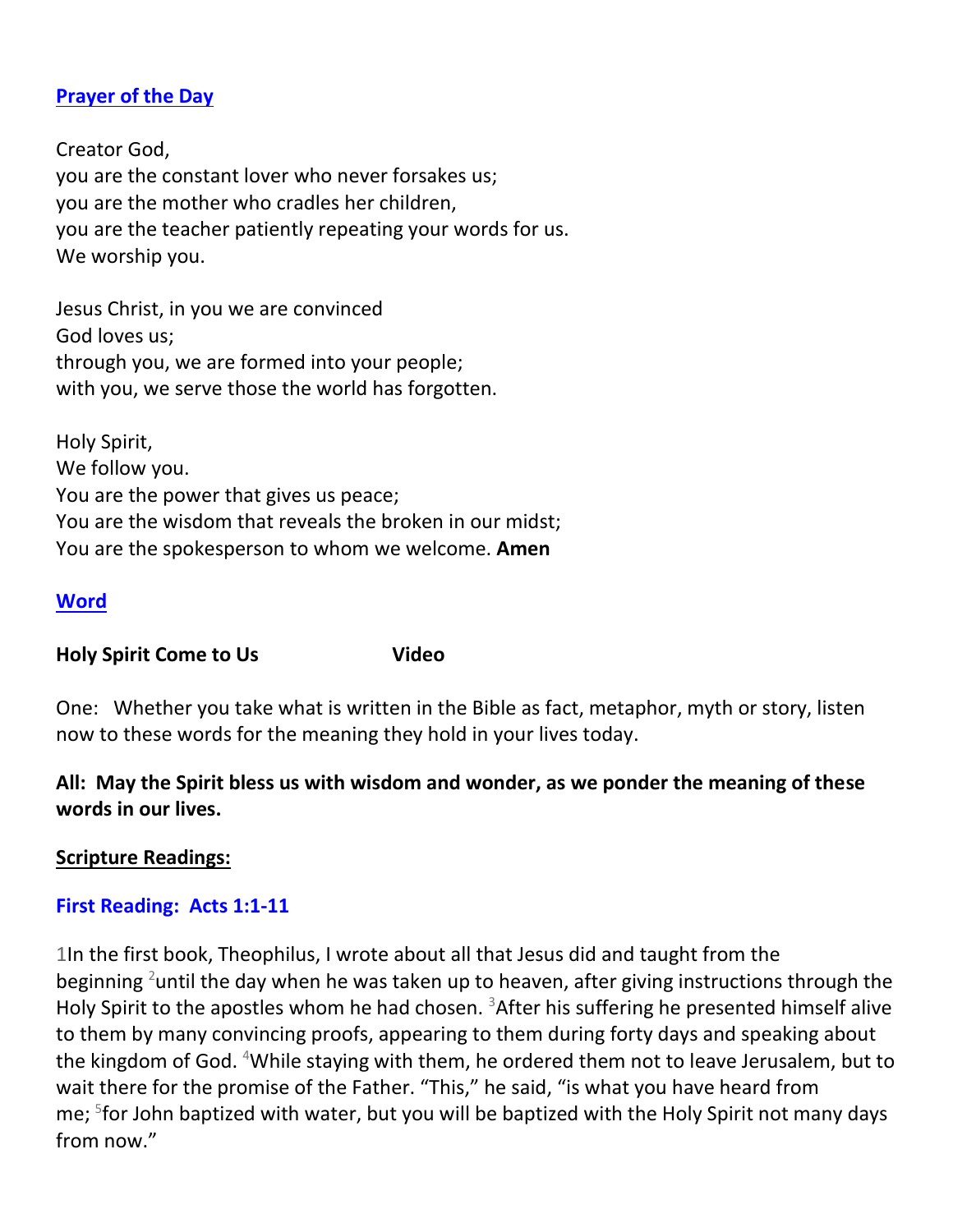$6$ So when they had come together, they asked him, "Lord, is this the time when you will restore the kingdom to Israel?" <sup>7</sup>He replied, "It is not for you to know the times or periods that the Father has set by his own authority.  $8$ But you will receive power when the Holy Spirit has come upon you; and you will be my witnesses in Jerusalem, in all Judea and Samaria, and to the ends of the earth." <sup>9</sup>When he had said this, as they were watching, he was lifted up, and a cloud took him out of their sight.  $10$ While he was going and they were gazing up toward heaven, suddenly two men in white robes stood by them. <sup>11</sup>They said, "Men of Galilee, why do you stand looking up toward heaven? This Jesus, who has been taken up from you into heaven, will come in the same way as you saw him go into heaven."

Holy Wisdom Holy Word **Thanks be to God**

**Gospel Acclamation:** VIDEO

# **The Holy Gospel of Luke 24:44-53**

<sup>44</sup>Then he said to them, "These are my words that I spoke to you while I was still with you  $$ that everything written about me in the law of Moses, the prophets, and the psalms must be fulfilled."  $45$ Then he opened their minds to understand the scriptures,  $46$  and he said to them, "Thus it is written, that the Messiah is to suffer and to rise from the dead on the third day, <sup>47</sup>and that repentance and forgiveness of sins is to be proclaimed in his name to all nations, beginning from Jerusalem. <sup>48</sup>You are witnesses of these things. <sup>49</sup>And see, I am sending upon you what my Father promised; so stay here in the city until you have been clothed with power from on high."

 $50$ Then he led them out as far as Bethany, and, lifting up his hands, he blessed them.  $51$ While he was blessing them, he withdrew from them and was carried up into heaven. <sup>52</sup>And they worshiped him, and returned to Jerusalem with great joy;  $53$  and they were continually in the temple blessing God.

Holy Wisdom, Holy Word **Thanks be to God** 

**Reflection:** Pastor Steven Loweth

**We Respond to the Joyful News**

**Hymn of the Day:** I Love to Tell the Story VIDEO

Invitation to the Offering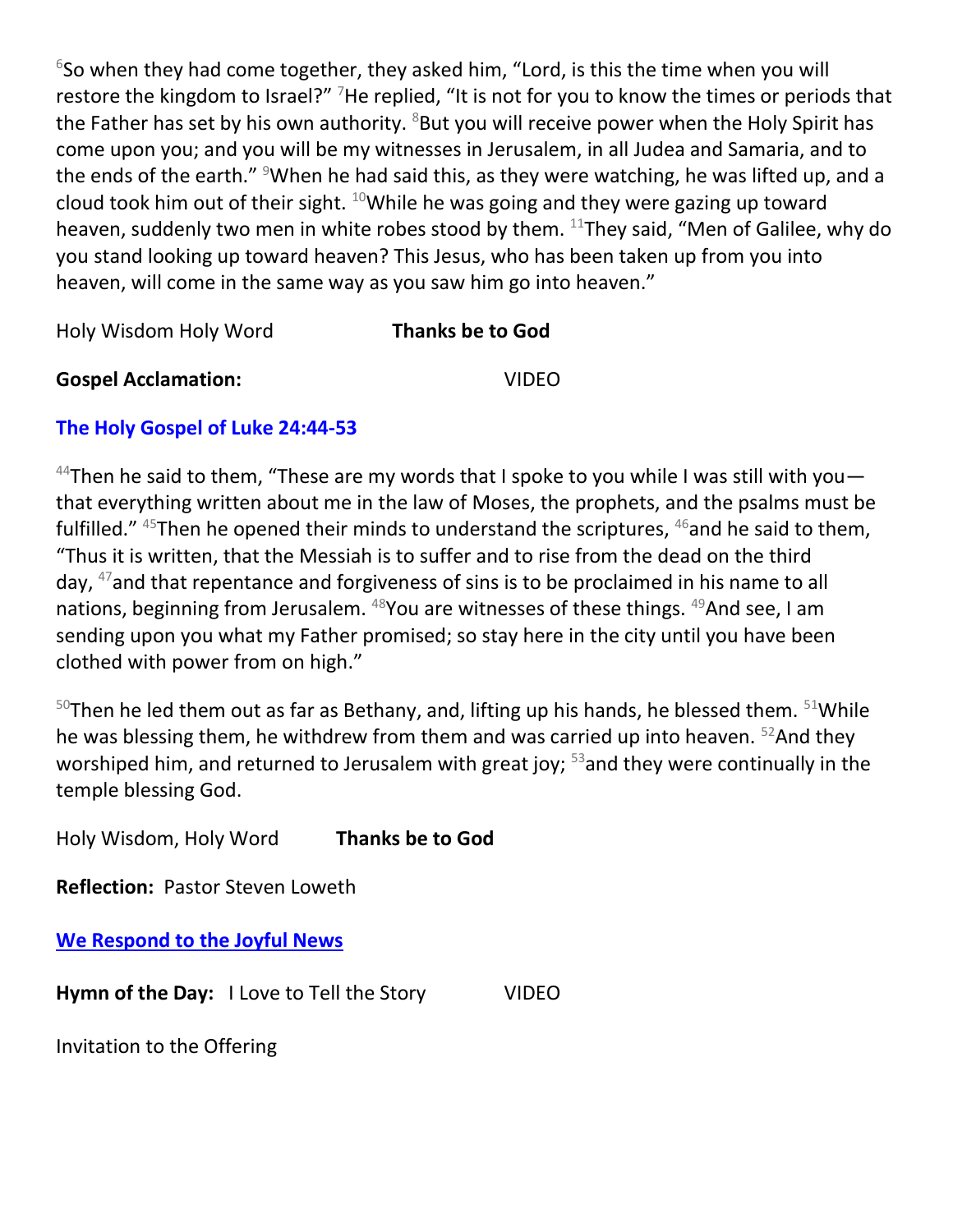#### **Offering Prayer**

**Generous God, through your Son, Jesus Christ, you have shown us what it means to love. And you call us to follow Your example to love our neighbours as we love ourselves.**

**Continue to write your law of love on our hearts. Give us an unwavering passion for justice, and a tenacious faith that will not rest until the hungry are fed, the oppressed find relief, and the outsider finds a welcome. Amen.**

#### **Prayers of the People**

Holy One, We gaze towards misty heavens knowing you were just with us, and now you are gone.

We watch the skies for just a glimpse of your dazzling grace, and you send us angels, to bring our hearts and minds and soul back into our lives, our bodies, this very present moment, where your presence is more difficult to see in the midst of war, in the midst of hunger, in the midst of this pandemic that has gripped the whole world.

Your angels come to us through the ordinary moments, reminding us to pray in spite of and because of …

Your angels remind us that You indeed will empower us to be your light and life and hope in this world, to the ends of the earth, wherever courage and grace is needed.

We are your people, God, and as much as we love sky-gazing, we know that you call us to give witness in the middle of anxiety, illness, death, and apathy.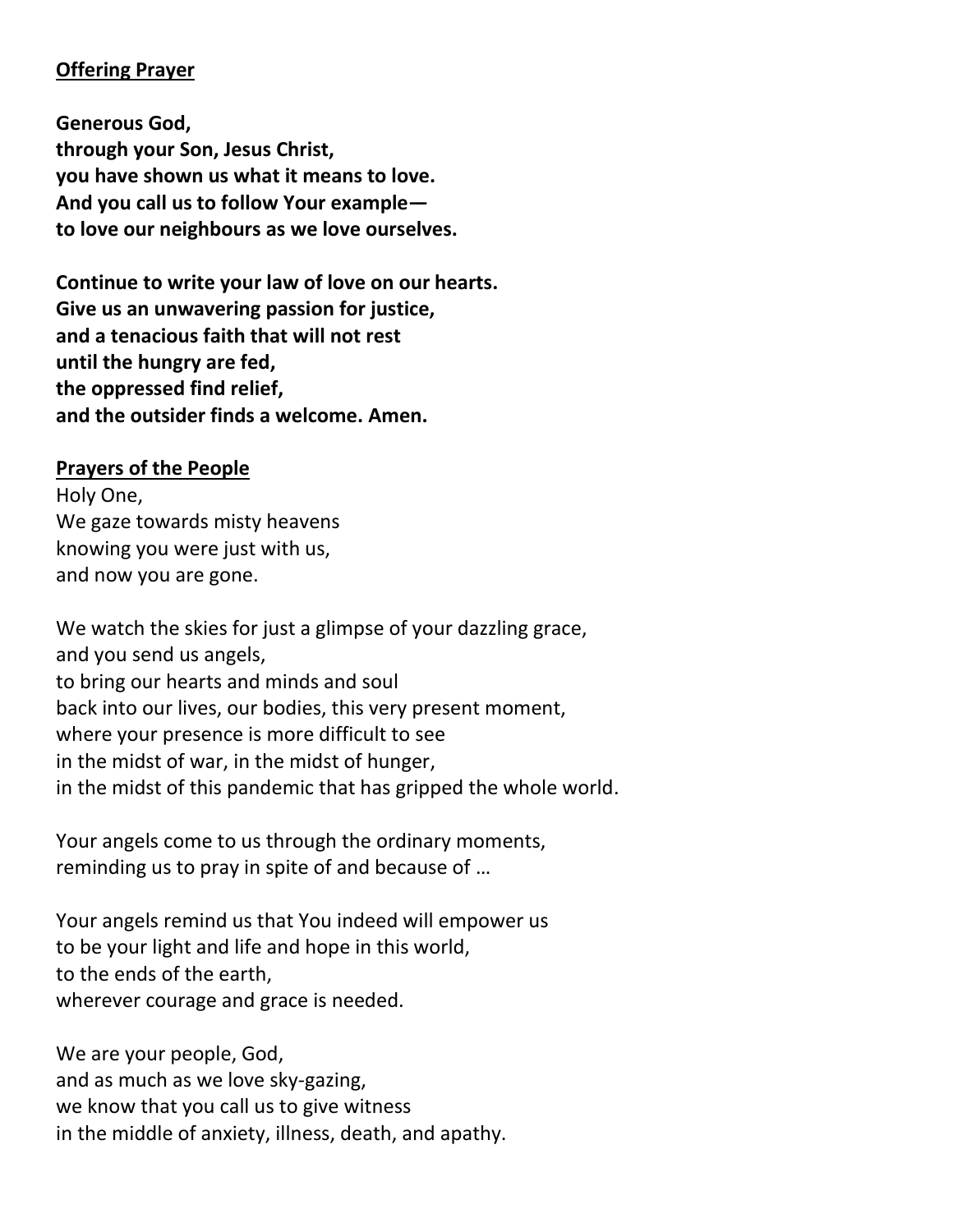Help us to listen deeply, see far and wide, and live faithfully.

We pray for all your people, both strong and week. We pray for this congregation of people who are Able to come together through a means that is still so foreign to us. We pray for all those that are unable to worship with us. Please keep them safe embracing them and us in your loving arms.

We also pray for all those on our hearts and minds during this day.......

We lift a up these and all our prayers to you we pray as you taught us: **Our Mother and Father…**

**Closing Hymn:** Sent Forth By God's Blessing VU 481 Video

#### **Blessing and Commissioning**

Go out into the world. and in your words and in your lives bear witness to the Christ who has ascended to be everywhere present.

And as you come to know him, may God give you a spirit of wisdom and revelation, may Christ Jesus lift up his hands and bless you, and may the Spirit open to you all the riches of Christ's inheritance.

We go in peace to love and serve the Lord, **In the name of Christ. Amen.**

**Sung Blessing:** Go Now in Peace VIDEO

**Next Sunday is Pentecost**. Wear something with vibrant, flaming reds and oranges, if you can, so that we can all be reminders of the fire and power of God's Spirit among us!

The Readings are Acts 2: 1-21 John 20:19-23